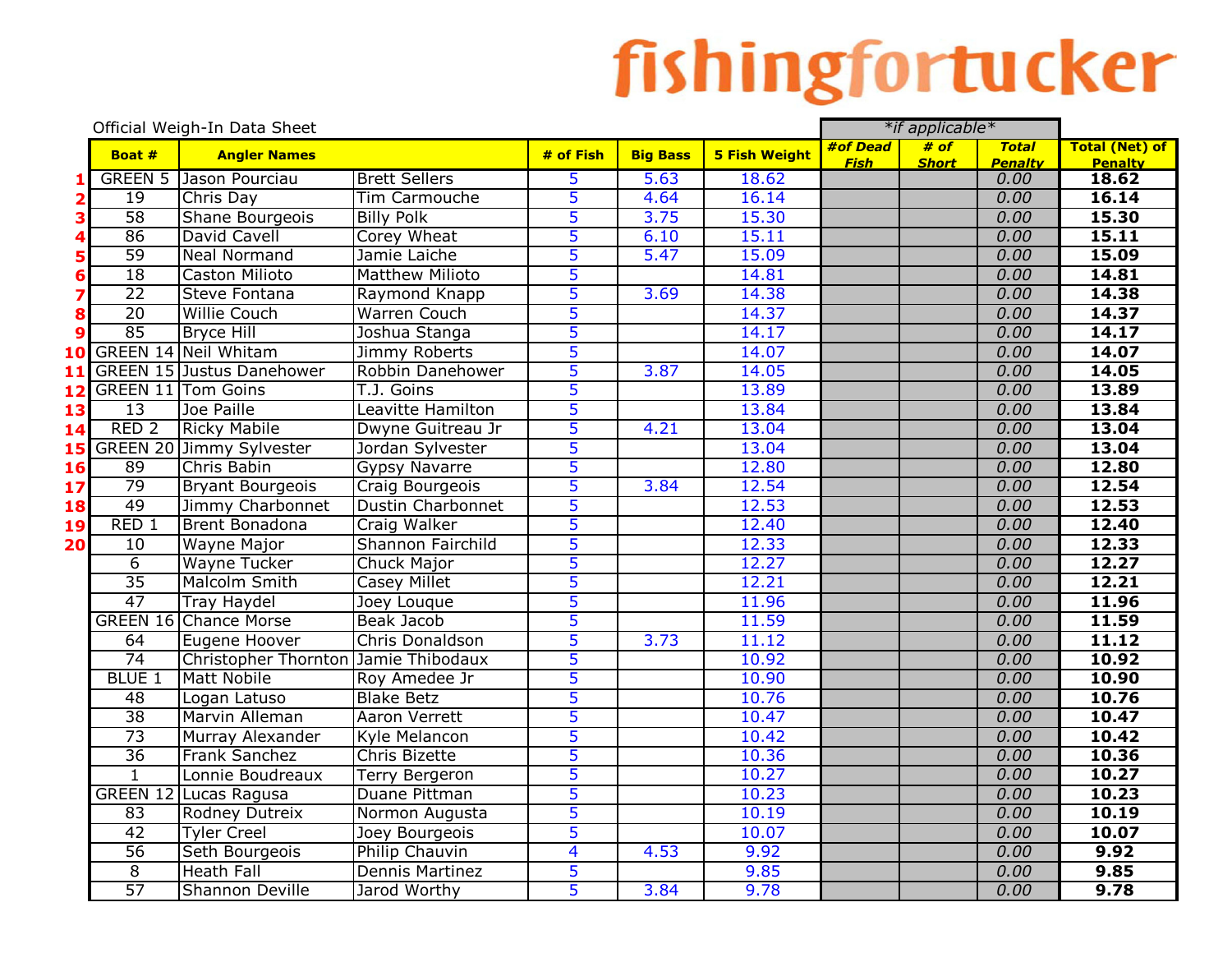|                 | Official Weigh-In Data Sheet    |                         |                         |                 |                      | *if applicable* |              |                        |                        |
|-----------------|---------------------------------|-------------------------|-------------------------|-----------------|----------------------|-----------------|--------------|------------------------|------------------------|
| Boat #          | <b>Angler Names</b>             |                         | # of Fish               | <b>Big Bass</b> | <b>5 Fish Weight</b> | #of Dead        | # of         | <b>Total</b>           | <b>Total (Net) of</b>  |
| 44              | John Garrett                    | <b>Whalen Plauche</b>   | 5                       |                 | 9.77                 | <b>Fish</b>     | <b>Short</b> | <b>Penalty</b><br>0.00 | <b>Penalty</b><br>9.77 |
| $\overline{72}$ | Robbie Ocmond                   | <b>Brent Ocmond</b>     | 5                       |                 | 9.75                 |                 |              | 0.00                   | 9.75                   |
| $\overline{25}$ | Kevin Shockley                  | <b>Bruce Shockley</b>   | 5                       |                 | 9.74                 |                 |              | 0.00                   | 9.74                   |
| 40              | <b>Bryce Hanna</b>              | Derek Braud             | 5                       |                 | 9.54                 |                 |              | 0.00                   | 9.54                   |
| <b>BLUE 3</b>   | <b>Sandy Gaudet</b>             | Tommy Simoneauxe        | 5                       |                 | 9.51                 |                 |              | 0.00                   | 9.51                   |
| 63              | Alexander Perret                | Alan Langlois           | 3                       |                 | 9.50                 |                 |              | 0.00                   | 9.50                   |
| 76              | Kyle Kliebert                   | <b>Kelsey Wilkinson</b> | 5                       |                 | 9.33                 |                 |              | 0.00                   | 9.33                   |
| <b>GREEN 17</b> | Wade Leblanc                    | Carl Whittington        | 5                       |                 | 9.17                 |                 |              | 0.00                   | 9.17                   |
| $\overline{55}$ | Cary Beard                      | <b>Nicky Beard</b>      | 5                       |                 | 8.87                 |                 |              | 0.00                   | 8.87                   |
| 78              | Curry Schaubhut Jr.             | <b>Ricky Guidry</b>     | 5                       |                 | 8.76                 |                 |              | 0.00                   | 8.76                   |
| $\overline{11}$ | <b>Cory Chustz</b>              | Chris Englade           | 5                       |                 | 8.73                 |                 |              | 0.00                   | 8.73                   |
| 81              | <b>Kerry Louque</b>             | Craig Brignac           | 5                       |                 | 8.73                 |                 |              | 0.00                   | 8.73                   |
| 66              | Devin Roussel                   | <b>Tommy Lear</b>       | 5                       |                 | 8.65                 |                 |              | 0.00                   | 8.65                   |
|                 | <b>GREEN 13 Damein Clements</b> | <b>William Becnel</b>   | $\overline{5}$          |                 | 8.63                 |                 |              | 0.00                   | 8.63                   |
| $\overline{34}$ | Lance Amedee                    | Jerome Tullier          | 5                       |                 | 8.58                 |                 |              | 0.00                   | 8.58                   |
| $\overline{26}$ | Dustin Jumonville               | Jacob Roberie           | 5                       |                 | 8.45                 |                 |              | 0.00                   | 8.45                   |
| 91              | <b>Spenser Gremillion</b>       | Gene David              | $\overline{5}$          |                 | 8.18                 |                 |              | 0.00                   | 8.18                   |
| 68              | Sean Robbins                    | Mike Bueche             | $\overline{5}$          |                 | 8.16                 |                 |              | 0.00                   | 8.16                   |
| 39              | Joshua Alleman                  | Kody Castillo           | 5                       |                 | 8.02                 |                 |              | 0.00                   | 8.02                   |
| 69              | <b>VIncent Milazzo</b>          | Cade Fontenot           | 5                       |                 | 7.92                 |                 |              | 0.00                   | 7.92                   |
|                 | <b>GREEN 18 Spencer Behrnes</b> | <b>Jimmy Nettles</b>    | 5                       |                 | 7.79                 |                 |              | 0.00                   | 7.79                   |
| $\overline{62}$ | <b>Taylor Clark</b>             | <b>Tanner Butler</b>    | 5                       |                 | 7.76                 |                 |              | 0.00                   | 7.76                   |
| $\overline{70}$ | Thomas Lanoux                   | <b>Chance Bourgeois</b> | 5                       |                 | 7.43                 |                 |              | 0.00                   | 7.43                   |
| 46              | Cody Law                        | Johnny Law              | 5                       |                 | 7.18                 |                 |              | 0.00                   | 7.18                   |
| <b>GREEN 21</b> | Seth Leblanc                    | Denver Leblanc          | 4                       |                 | 7.07                 |                 |              | 0.00                   | 7.07                   |
| 15              | Togma Chauvin                   | Kenny Roberts           | 4                       |                 | 6.89                 |                 |              | 0.00                   | 6.89                   |
| 41              | Deon Landry                     | Jackson Landry          | 5                       |                 | 6.85                 |                 |              | 0.00                   | 6.85                   |
| $\overline{23}$ | Beau Blanchard                  | <b>Tyler LaCombe</b>    | 5                       |                 | 6.70                 |                 |              | 0.00                   | 6.70                   |
| $\overline{7}$  | Matthew Hodge                   | <b>Bruce Hodge</b>      | 5                       |                 | 6.18                 |                 |              | 0.00                   | 6.18                   |
| $\overline{24}$ | Braden Blanchard                | Jared Hughes            | 5                       |                 | 5.99                 |                 |              | 0.00                   | 5.99                   |
| 45              | Cameron Gautreau                | <b>Andrew Tucker</b>    | 4                       |                 | 5.80                 |                 |              | 0.00                   | 5.80                   |
| <b>BLUE 5</b>   | <b>William Holley</b>           | Kaden Holley            | 5                       |                 | 5.79                 |                 |              | 0.00                   | 5.79                   |
| $\overline{31}$ | <b>Walter Williams</b>          | Dylan Guillot           | $\overline{\mathbf{4}}$ |                 | 5.47                 |                 |              | 0.00                   | 5.47                   |
| $\overline{51}$ | <b>Charlie Roccaforte</b>       | Joey Roccaforte         | 3                       |                 | 5.27                 |                 |              | 0.00                   | 5.27                   |
| 50              | Sam Hargrave                    | Zach Thibodeaux         | $\overline{2}$          |                 | 3.82                 |                 |              | 0.00                   | 3.82                   |
| $\overline{71}$ | Aaron Laiche                    | Amanda Laiche           | $\overline{2}$          |                 | 2.25                 |                 |              | 0.00                   | 2.25                   |
| $\overline{2}$  | Richard Leblanc                 | Marco Leblanc           |                         |                 |                      |                 |              | 0.00                   | 0.00                   |
| $\overline{3}$  | <b>Tyler Teague</b>             | <b>Teal Smith</b>       |                         |                 |                      |                 |              | 0.00                   | 0.00                   |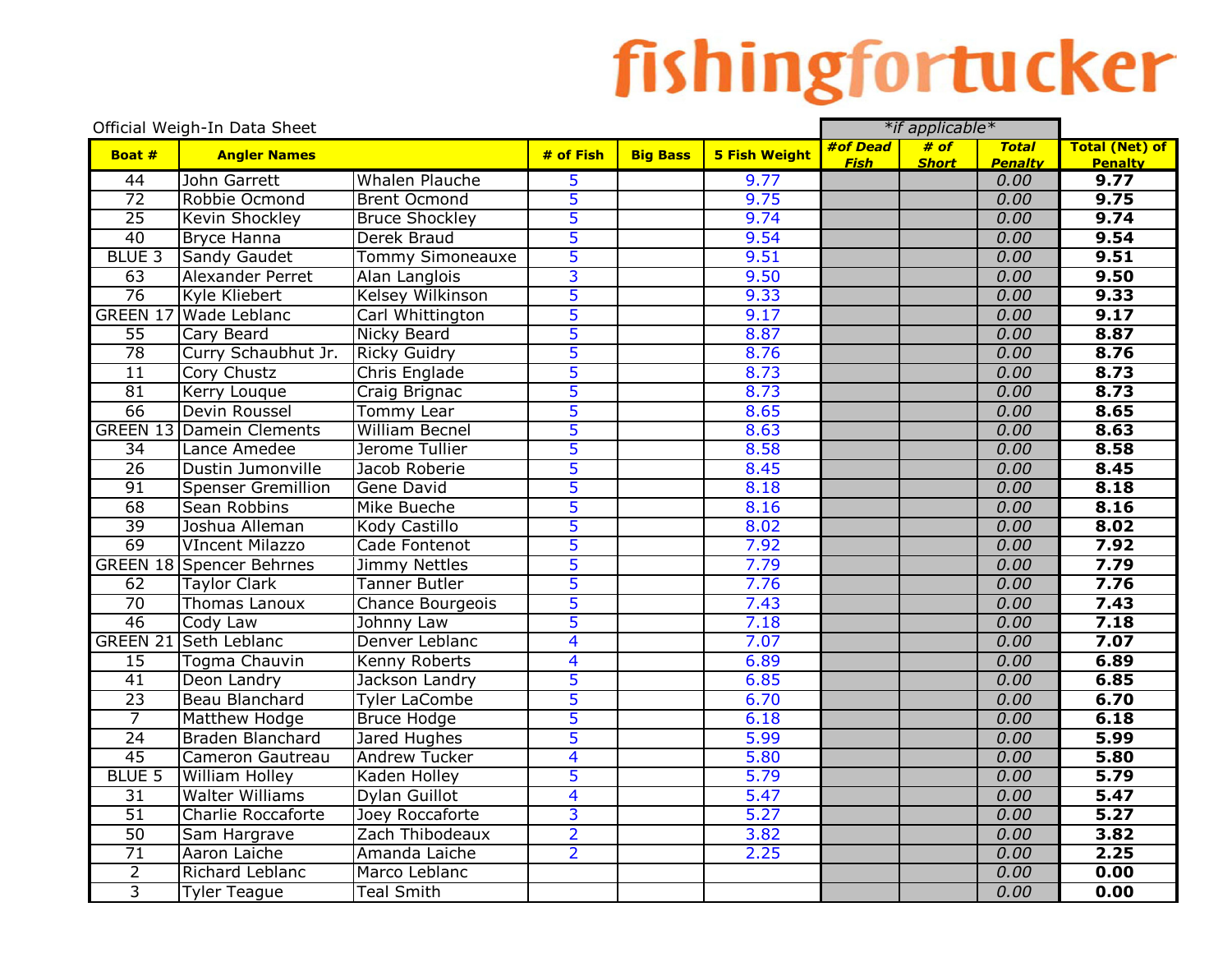|                   | Official Weigh-In Data Sheet               |                                      |           |                 |                      | *if applicable* |              |                        |                        |
|-------------------|--------------------------------------------|--------------------------------------|-----------|-----------------|----------------------|-----------------|--------------|------------------------|------------------------|
| Boat #            | <b>Angler Names</b>                        |                                      | # of Fish | <b>Big Bass</b> | <b>5 Fish Weight</b> | #of Dead        | # of         | <b>Total</b>           | <b>Total (Net) of</b>  |
| 4                 | Lee Landaiche                              | Lee Tuttle                           |           |                 |                      | <b>Fish</b>     | <b>Short</b> | <b>Penalty</b><br>0.00 | <b>Penalty</b><br>0.00 |
| 5                 | <b>Brandon Sanchez</b>                     | David Sanchez                        |           |                 |                      |                 |              | 0.00                   | 0.00                   |
| 9                 | <b>Scott Breaux</b>                        | Jared Eiskina                        |           |                 |                      |                 |              | 0.00                   | 0.00                   |
| 12                | Shawn Kramer                               | Kyle Blanchard                       |           |                 |                      |                 |              | 0.00                   | 0.00                   |
| $\overline{14}$   | Cody Roper                                 | Michael Bowen                        |           |                 |                      |                 |              | 0.00                   | 0.00                   |
| 16                | James Steib Jr                             | Marlin Jackson                       |           |                 |                      |                 |              | 0.00                   | 0.00                   |
| 17                | Jeff Bourgeois                             | Joey Zimmer                          |           |                 |                      |                 |              | 0.00                   | 0.00                   |
| 21                | <b>Brian Macaluso</b>                      | Zack Beau                            |           |                 |                      |                 |              | 0.00                   | 0.00                   |
| $\overline{27}$   | Cam Aucoin                                 | <b>Charles Aucoin</b>                |           |                 |                      |                 |              | 0.00                   | 0.00                   |
| 28                | Ronnie Salvadras                           | Corey Salvadras                      |           |                 |                      |                 |              | 0.00                   | 0.00                   |
| $\overline{29}$   | <b>Alex Heintze</b>                        | Gil Heintze                          |           |                 |                      |                 |              | 0.00                   | 0.00                   |
| $\overline{30}$   | <b>Greg Lambert</b>                        | Christopher Fontenot                 |           |                 |                      |                 |              | 0.00                   | 0.00                   |
| $\overline{32}$   | Garrett Strickland                         | <b>Tre Gautreau</b>                  |           |                 |                      |                 |              | 0.00                   | 0.00                   |
| $\overline{33}$   | Chad Cohoon                                | Raymond Loupe                        |           |                 |                      |                 |              | 0.00                   | 0.00                   |
| $\overline{37}$   | Doug Bergeron                              | Brandon Bergeron                     |           |                 |                      |                 |              | 0.00                   | 0.00                   |
| $\overline{43}$   | <b>Lionel Deslattes</b>                    | <b>Tommy Bourgeois</b>               |           |                 |                      |                 |              | 0.00                   | 0.00                   |
| 52                | Hunter Pratt                               | Claire Ford                          |           |                 |                      |                 |              | 0.00                   | 0.00                   |
| $\overline{53}$   | Greg LeJeune                               | Austin LeJeune                       |           |                 |                      |                 |              | 0.00                   | 0.00                   |
| $\overline{54}$   |                                            |                                      |           |                 |                      |                 |              | 0.00                   | 0.00                   |
| 60                | Courtney Foster<br>Darren Anders           | <b>Blane Foster</b><br>Jeff Ragusa   |           |                 |                      |                 |              | 0.00                   | 0.00                   |
| 61                |                                            |                                      |           |                 |                      |                 |              | 0.00                   | 0.00                   |
| 65                | Ty Gautreau                                | Mason Gautreau                       |           |                 |                      |                 |              | 0.00                   |                        |
|                   | Darryl Savario                             | David Michel                         |           |                 |                      |                 |              |                        | 0.00                   |
| 67<br>75          | Chris Piper                                | Justin Piper                         |           |                 |                      |                 |              | 0.00<br>0.00           | 0.00<br>0.00           |
| $\overline{77}$   | Don Hutchinson                             | Bubba Hutchinson                     |           |                 |                      |                 |              | 0.00                   | 0.00                   |
| 80                | <b>Brennen</b> Lee<br><b>Brian Bateman</b> | Darin Lee                            |           |                 |                      |                 |              | 0.00                   | 0.00                   |
| 82                |                                            | David Himel<br>Mike Deroche Jr       |           |                 |                      |                 |              | 0.00                   | 0.00                   |
| 84                | <b>Randy Metge</b>                         |                                      |           |                 |                      |                 |              | 0.00                   | 0.00                   |
| 87                | <b>Mitch Gourney</b>                       | Joey Romano<br><b>Brandon Dodson</b> |           |                 |                      |                 |              | 0.00                   | 0.00                   |
| 88                | <b>Todd Murray</b><br><b>Tod Howard</b>    |                                      |           |                 |                      |                 |              | 0.00                   | 0.00                   |
| 90                |                                            | Larry Williams                       |           |                 |                      |                 |              |                        |                        |
| <b>BLUE 2</b>     | <b>Kelly Wheat</b>                         | David King                           |           |                 |                      |                 |              | 0.00<br>0.00           | 0.00                   |
|                   | <b>Brandon Gomez</b>                       | <b>Corey Martin</b>                  |           |                 |                      |                 |              |                        | 0.00                   |
| <b>BLUE 4</b>     | <b>Buddy Aaron</b>                         | <b>Murray Aaron</b>                  |           |                 |                      |                 |              | 0.00                   | 0.00                   |
| BLUE <sub>6</sub> | Jerry Cuevas                               | Chip Cooper                          |           |                 |                      |                 |              | 0.00                   | 0.00                   |
| BLUE <sub>7</sub> | Quentin Cappo                              | <b>Rusty Cappo</b>                   |           |                 |                      |                 |              | 0.00                   | 0.00                   |
| <b>BLUE 8</b>     | <b>Austin Abadie</b>                       | Joey Deveer                          |           |                 |                      |                 |              | 0.00                   | 0.00                   |
| BLUE <sub>9</sub> | <b>Greg Veron</b>                          | Tony Taylor                          |           |                 |                      |                 |              | 0.00                   | 0.00                   |
|                   | <b>GREEN 1 Tyler Gravois</b>               | <b>Tyler Laiche</b>                  |           |                 |                      |                 |              | 0.00                   | 0.00                   |